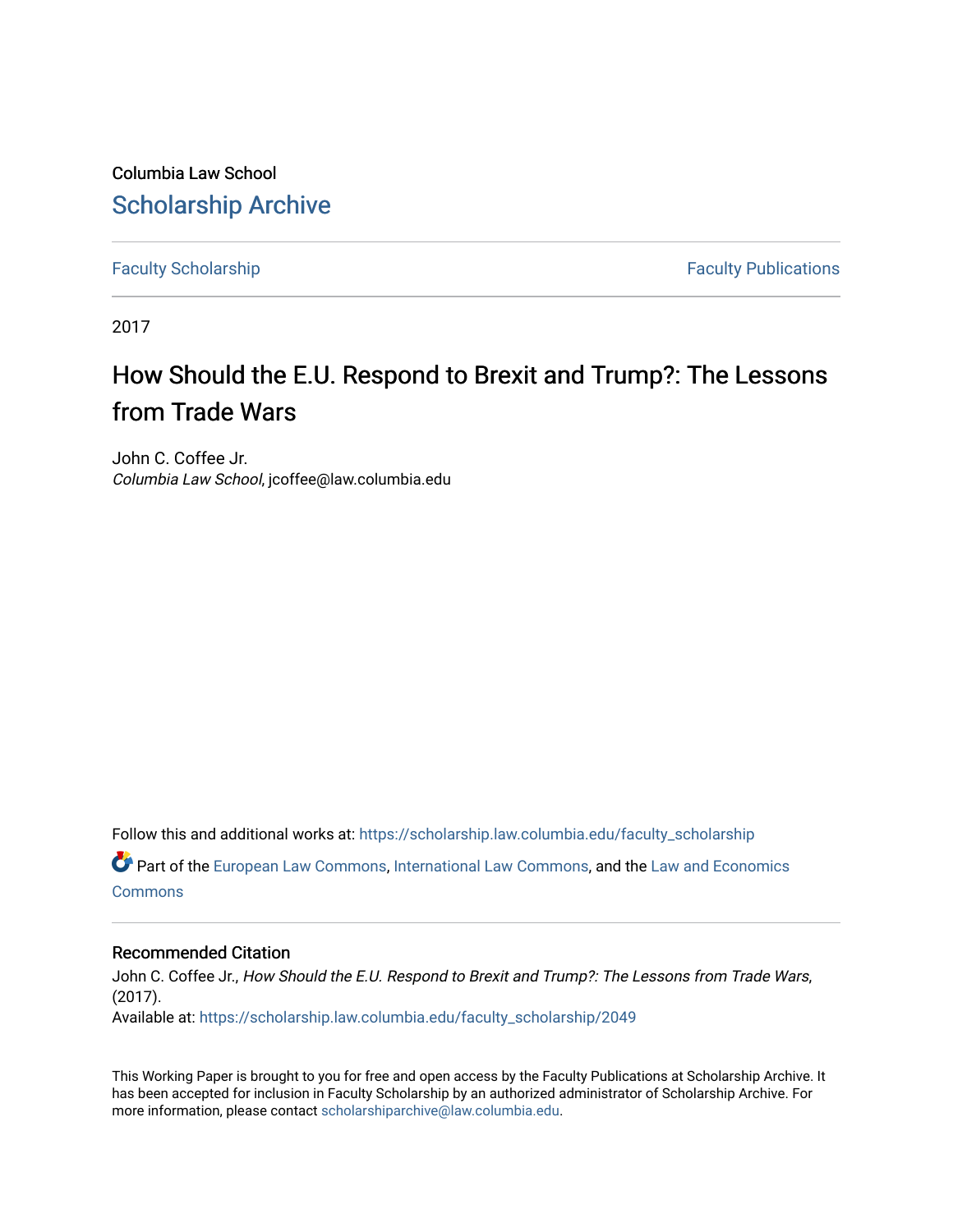## HOW SHOULD THE E.U. RESPOND TO BREXIT

## AND TRUMP?: The Lessons from Trade Wars



By John C. Coffee, Jr.

Adolf A. Berle Professor of Law

Columbia University Law School

Director, Center on Corporate Governance

This paper has been prepared for a conference on "Public Authority & Finance," organized by the Laboratory of Excellence in Financial Regulation ("Labex Refi") and co-sponsored by the Columbia Center on Corporate Governance in Paris on September 1-2, 2017.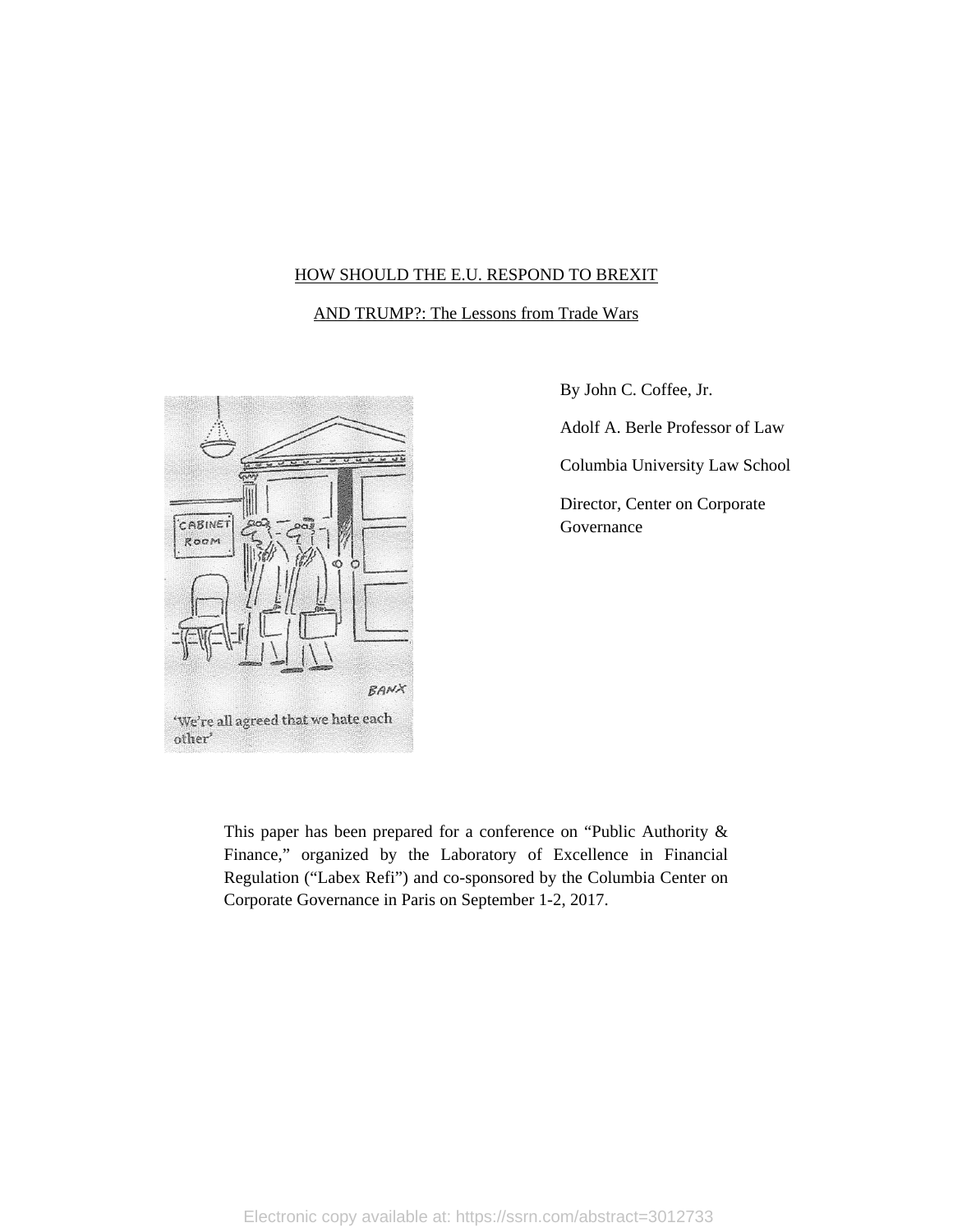By: John C. Coffee, Jr.

#### I. Introduction

 These are perilous times! Viewed objectively, we could be on the verge of a modern-day equivalent to the retaliatory trade wars that, within the recent past, turned economic crises into major depressions. To be sure, the approaching dispute may not resemble a classic trade war, except in its potential severity. But the potential costs of a trade war can be enormous. To give but one example, let's start with the case of the Smoot-Hawley Act of 1930, an American statute that significantly hiked American tariffs at the beginning of the Great Depression and in turn provoked even more intense retaliation from Europe, the Commonwealth, and elsewhere. Although the American public may believe the Great Depression was caused by the Stock Market Crash of 1929, the conventional wisdom among economic historians is that the Great Depression was more directly caused (or at least deepened in its intensity and prolonged in its duration) by the Smoot-Hawley Act.<sup>1</sup> The process was amazingly rapid. By some estimates, the value of world trade in 1933 (just three years after the Smoot-Hawley Act of 1930) was just one-third of what it had been in 1929.<sup>2</sup> Precisely at the time that depressed industries in all nations needed to sell in foreign markets (because consumers in their home market had lost much of their purchasing power), access to foreign markets was denied to everyone, and the Great Depression deepened.

 Professor Coffee is the Adolf A. Berle Professor of Law at Columbia University Law School and Director of its Center on Corporate Governance.

<sup>&</sup>lt;sup>1</sup> See Stephen D. Cohen et al., FUNDAMENTALS OF U.S. FOREIGN TRADE POLICY, (1996); (citing John M. Dobson, TWO CENTURIES OF TARRIFS, (1976). Not all authorities agree that the Smoot-Hawley Act "caused" the Great Depression, but even these dissenters acknowledge that the Smoot-Hawley Act elicited a world-wide frenzy of retaliatory actions from the U.S.'s trading partners. See Douglas Irwin, PEDDLING PROTECTIONISM: Smoot-Hawley and the Great Depression (2011) at 159-160.

<sup>&</sup>lt;sup>2</sup> See Cohen, supra note 1, at 32; Dobson, supra note 1, at 51.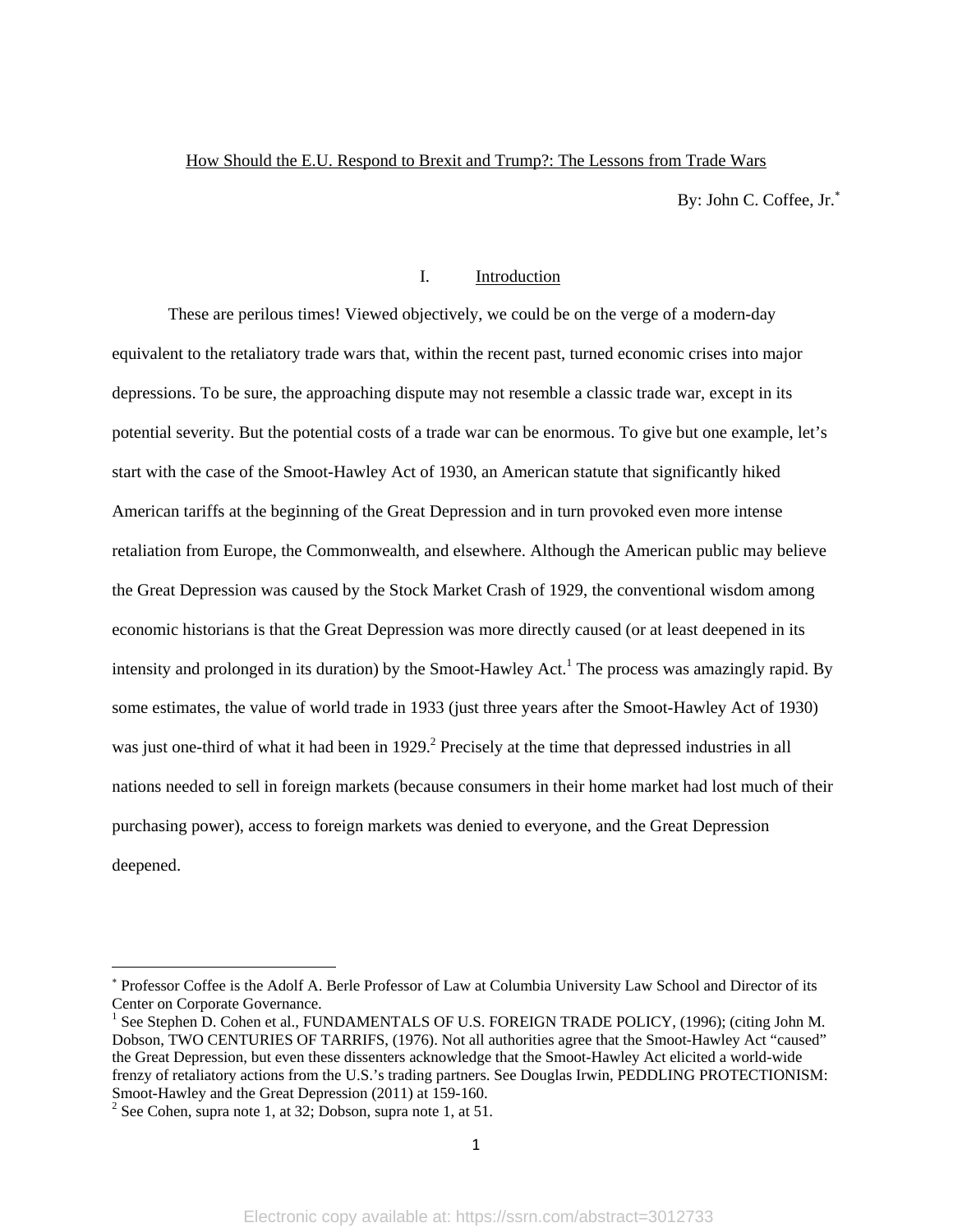Such evidence suggests that trade wars are irrational, and the vast majority of economists would agree with this assessment and hence favor free trade. But, even if irrational, trade wars still persist. The now infamous example of the Smoot-Hawley trade war, which is today universally understood as a classic blunder, did not stop later, smaller trade wars from erupting between the U.S. and the E.U., such as the "Chicken Wars" of the early  $1960s<sup>3</sup>$  or the Banana Wars of the  $1990s<sup>4</sup>$  Scholarly histories of trade wars have traced these conflicts back to medieval times,<sup>5</sup> and Britain and France waged one such war for over two centuries,<sup>6</sup> with the French imposing punitive tariffs on British woolens and the British responding with high tariffs on silk products from France. Then and now, the result has been to hurt consumers in both countries and benefit only a much smaller number of local producers.

Why does this pattern repeat when the public always loses? The most logical answer is "rentseeking."<sup>7</sup> That is, what may be irrational on the aggregate level is perfectly rational for local actors (usually called, "special interests"), who can effectively lobby the legislature for rules that favor them, even if those rules reduce the general welfare. It should not surprise us to learn that individual actors (or, more likely, highly organized coalitions of them) are prepared to subordinate the general welfare to their special interests. A great economist, Mancur Olson, astutely developed this theme that organized coalitions, representing only a small minority, can manipulate the political levers to shape trade policy for

 $3$  See, e.g., R. Talbot, THE CHICKEN WAR: An International Trade Conflict Between the United States and the European Economic Community, 1961-64 (1978). In a nutshell, under pressure from France, the European Economic Community placed a high tariff on frozen chickens, which the U.S. exported, in order to protect domestic chicken producers in France, and retaliation followed. See also John A.C. Conybeare, TRADE WARS: The Theory and Practice of International Commercial Rivalry (1989) at 160-179. The outcome is described by Conybeare as one of "mutual non-cooperation"—i.e., no clear winner, but much damage. Id at xiii.

<sup>&</sup>lt;sup>4</sup> See Raj Bhala, The Bananas War, 31 McGeorge L. Rev. 839 (2000). This battle grew out of the efforts of several E.U. members (France and Spain in particular) to limit (or place quotas on) the importation of bananas so that their former colonies were advantaged.

<sup>&</sup>lt;sup>5</sup> See, for example, John A. C. Conybeare, supra note 3(giving the history of trade wars since ancient times). <sup>6</sup> The Anglo-French Trade War began in 1664 and lasted for over two hundred years until 1860. See Conybeare, supra note 3, at 129-159. He similarly describes the Anglo-Hanse trade war as a "four-hundred year conflict" between England and the Hanseatic League. Id at xiii.

 $<sup>7</sup>$  Rents are above-market returns that could not be obtained in a competitive market. "Rent-seeking" refers to the</sup> process of seeking to obtain such returns, usually by manipulating public policy as a strategy for increasing profits. For efforts to apply the concept of rent-seeking to international trade policy, see Wolfgang Mayer, Endogenous Tariff Formation, 74 Am. Econ. Rev. 970 (1984) and William Brock & Stephen Magee, The Economics of Special Interest Politics: The Case of the Tariff, 68 Am. Econ. Rev. 246 (1978).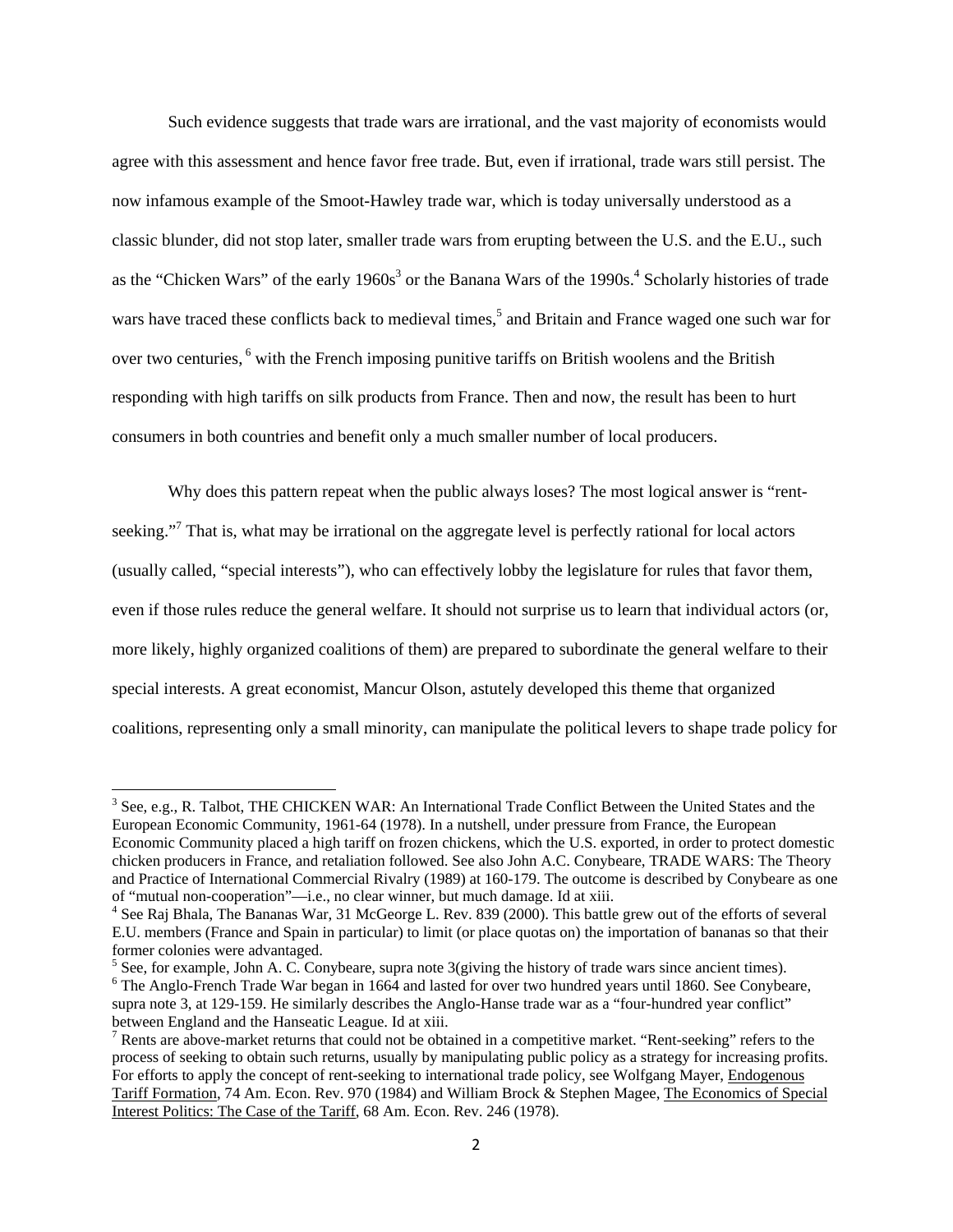their private benefit, even though they inflict much greater damage on the majority of the population.<sup>8</sup> In any event, once a trade war begins and the other side retaliates, the general public on both sides responds with nationalistic indignation to the perceived abuses of the other side. Trust the public to be confused time and time again.

 At this point, some will respond skeptically that I am overstating and that they see no trade war looming. But that depends on how we define the term "trade war." To be sure, no battle looms over chickens, bananas or tariffs. The only approaching disputes, the skeptic will reply, are over principles. True, but this response too narrowly limits what a trade war—or, more accurately, a retaliatory economic rivalry—can be about. Fundamentally, such a conflict can be defined as the use of economic means (particularly, the imposition of restrictions on the free flow of goods or services) to obtain either economic or political objectives. Thus, the use of sanctions to punish a wrongdoing nation can spark retaliation, either from that nation or other affected third parties.<sup>9</sup> Also, the objectives of those retaliating are often blurred or disguised; that is, the public may see one goal (hypothetically, based on political principles) held high as the common banner under which all are marching into economic battle, but key actors may also have less visible economic objectives. My initial assertion is that both Brexit and the economic nationalism of President Trump (i.e., "America First") need to be understood and analyzed as if they constituted the opening rounds in potential trade wars. Possibly, that is already understood. But where I depart from conventional wisdom is in my prediction that retaliation by the E.U. against the U.K. as a result of Brexit will elicit painful counter-retaliation by the U.K. Others expect that Brexit will cost the U.K. dearly (as do I), but fail to see that equally painful counter-retaliations are likely to follow—with the result that both sides may suffer seriously and unnecessarily.

<sup>&</sup>lt;sup>8</sup> Mancur Olson, THE RISE AND DECLINE OF NATIONS: Economic Growth, Stagflation, and the Social Rigidities (1982).

<sup>&</sup>lt;sup>9</sup> For example, President Carter banned wheat exports to the Soviet Union in response to its invasion of Afghanistan and the U.S. Congress has recently passed sanctions legislation barring the purchase of Russian oil in response to its conduct in the Ukraine and Crimea. Some predict that such sanctions will injure Europe and provoke retaliation from it. See infra text and note at note 11.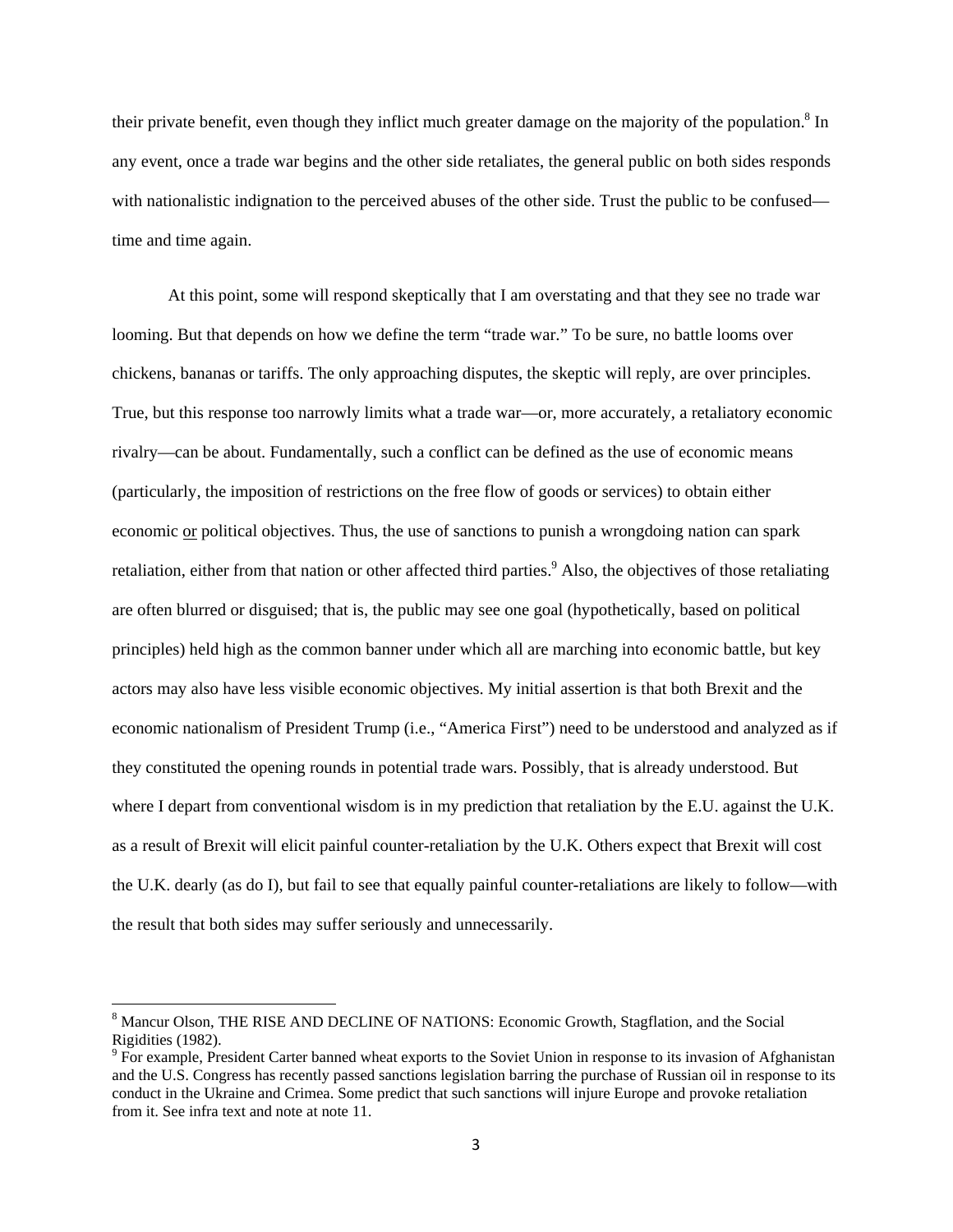That said, it also has to be conceded that the standard trade war begins very differently from the events that Brexit and President Trump have set in motion. Typically, special interests lobby the legislature for protection. Because legislators respond to the concerns of local constituents and because they can be pressured, influenced, or "bribed" more easily than the executive, they are usually the starting point for a trade war. Traditionally, the executive branch (including the kings of earlier political economies) is more likely to resist obvious rent-seeking because it sees the international dimensions more clearly and anticipates retaliation. But current events involve the reverse of this standard pattern. In 2016, two critical political decisions were reached—both unfortunate and potentially catastrophic—with the legislature being only remotely related to either story. First, in 2016, British voters narrowly approved a referendum to leave the European Union (with only 51.9% voting for exit). Parliament did not make this decision; it only authorized a democratic vote. Nor did the executive branch make the decision (as then Prime Minister Cameron, who opposed Brexit, resigned when the public voted for it). What motivated the British voter? Of course, there can be reasonable debate here, but probably most believe that fear of increased immigration into the U.K. was the primary catalyst, with a vaguer apprehension playing a secondary role that the E.U. was unduly usurping the sovereign powers of the U.K. government. In short, this was, in the language of U.S. politics, a "populist" eruption, which surprised most observers.

 The second event in 2016 was also a surprise: the election of Donald J. Trump as President of the United States. Again, the legislature was not involved (and both political parties, at different points, were amazed at his success). Again, there was a populist eruption and a narrow vote, and again the fear of immigration was one of the primary forces propelling President Trump to his upset victory. Yet, probably even more important than the immigration issue was Trump's defiant opposition to free trade. Not only did he promise to renegotiate (or simply renounce) the North American Free Trade Agreement ("NAFTA"), but he threatened to build an impenetrable wall on the U.S./Mexican border—thereby adding insult to injury. The "blue collar" American voter, who traditionally was the mainstay of the Democratic Party, responded to these twin calls for reduced free trade and reduced immigration by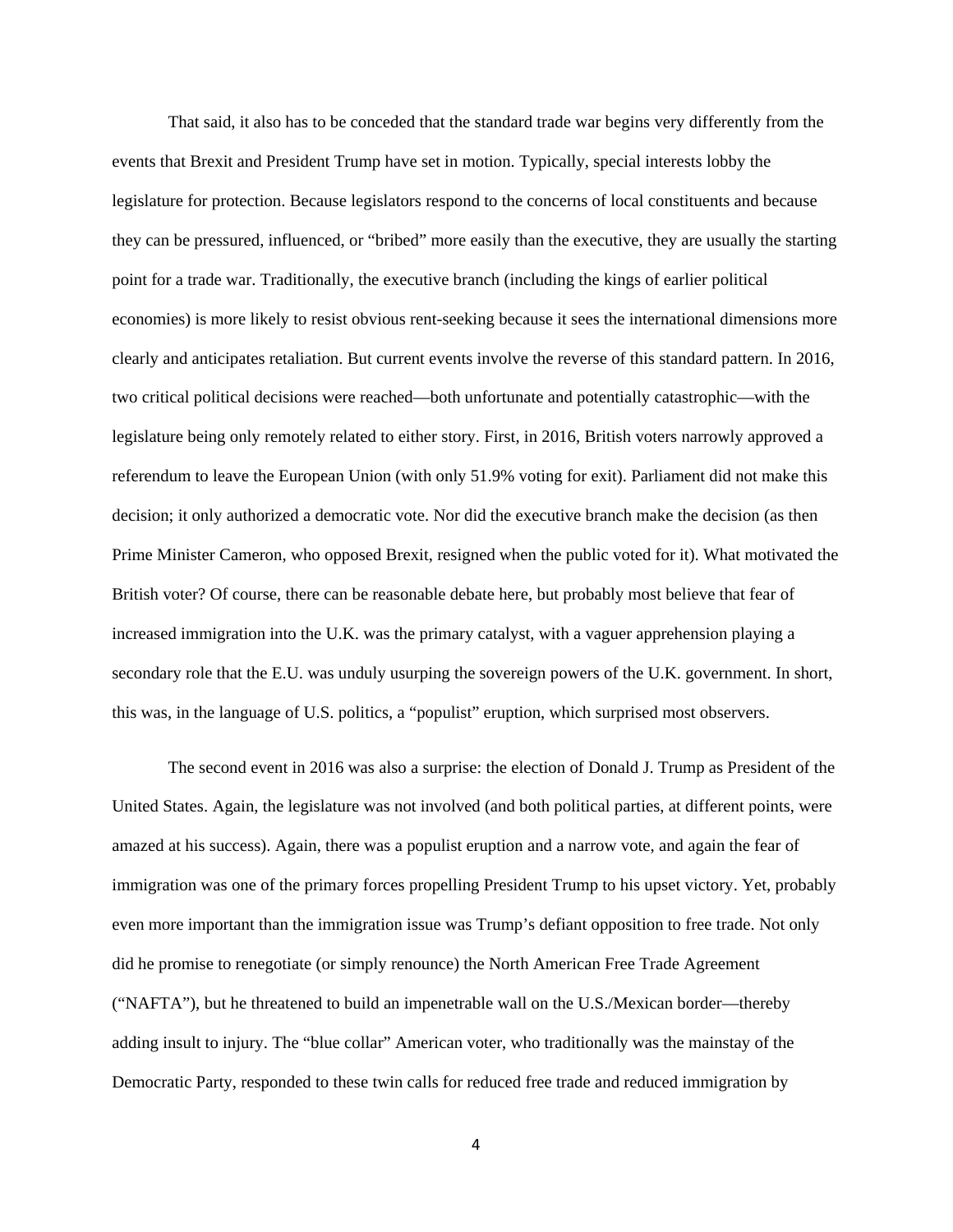defecting to the Trump camp, thereby shocking a very unprepared Democratic party that had not seen this coming. Since his election, President Trump has also pulled out of the Paris climate accord, and this could similarly precipitate a trade war involving Europe. That is, if American companies are not compliant with the Paris accords and thereby can produce products at lower cost, trading rivals might turn to punitive sanctions, including the much discussed "carbon tariff."<sup>10</sup> Still, another scenario is that sanctions imposed by the U.S. against firms trading with Russia could also trigger retaliation by the E.U.<sup>11</sup> Finally, President Trump might cause the U.S. to act in violation of the rules of the World Trade Organization ("WTO") and refuse to comply or pay sanctions when ordered to do so. Irrational? Perhaps, but certainly well within the range of actions that President Trump could take. All these scenarios are possible, but it is still premature to predict that any will come to fruition.

 Let's return to Brexit. When the U.K. leaves the E.U., it leaves behind the single market, and it is potentially exposed to tariffs and other costs that could be punitive (and might be seen in the U.K. as retaliatory). Such penalties or restrictions could be imposed for either of two reasons: (1) to induce the U.K. to comply with political principles that are deeply held within the E.U., particularly those regarding the free movement of persons; or (2) to curb and restrain the U.K.'s ability to market products and financial services within the E.U., as to which the U.K. today enjoys a dominant, world-wide market position. In short, there is a basic duality of motives here. High principles may combine with the predatory desire of some European competitors (and localities) to siphon off some of the extraordinary dominance that the U.K. today enjoys in many financial markets.

 How could those so motivated accomplish their aims? Traditionally, the standard weapons in a trade war are to raise tariffs or to impose occupational licensing requirements. The U.K. is much more exposed to the latter tactic. A retaliatory imposition of higher tariffs by both the U.K. and the E.U. would

 $10$  See Alanna Petrott, "Trump Could Start a Trade War by Ditching the Paris Climate Accord," CNN Money, June 1, 2017.

 $11$  See Jim Brundsen and Courtney Weaver, "Brussels ready to act if U.S. sanctions on Russia hurt European interests," The Financial Times, July 24, 2017 at p.1; Laurence Norman, "E.U. Cautions U.S. over Russia Sanctions," The Wall Street Journal, July 27, 2017 at p. A-5.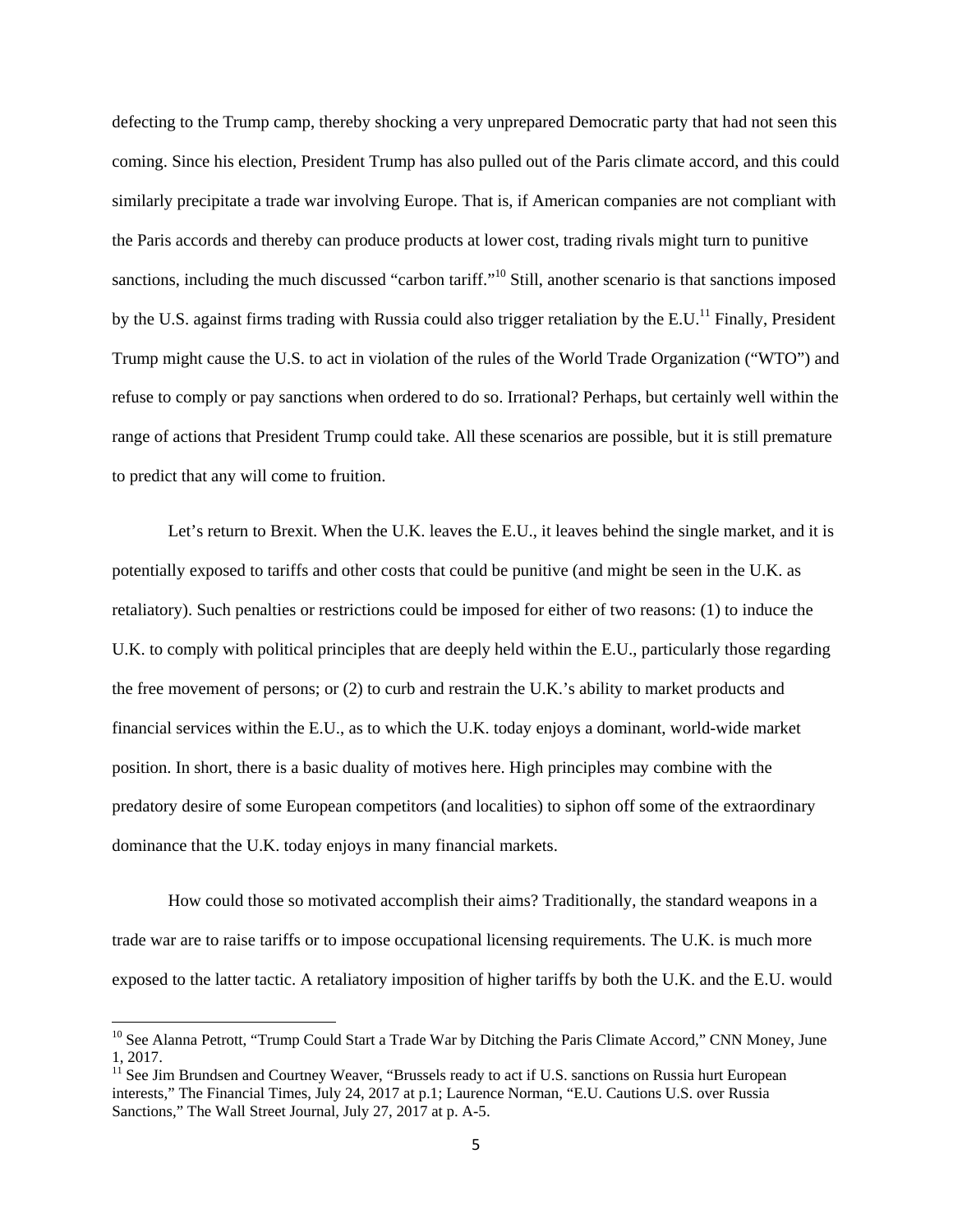hurt consumers in both countries and politically would divide export-oriented firms from domestic production firms within the E.U. (the latter liking higher tariffs and the former hating them). Thus, licensing presents a more flexible weapon. As a member of the E.U., the U.K. today possesses the "single passport," which entitles companies licensed in the U.K. to market their services throughout the E.U. But in the event of a "hard" Brexit under which the U.K. departs both the common market and the customs union, companies (and particularly banks) based in the U.K. may have to open a branch elsewhere in Europe and become licensed in a E.U. member state in order to market their services throughout the E.U. Already, large American banks have announced that they will be moving significant operations to Frankfurt and Dublin,<sup>12</sup> Japan's biggest bank has decided move its European base to Amsterdam, and HSBC has opted for Paris as its new European base.<sup>13</sup> The primary beneficiaries here will be the cities who receive an influx of high-salaried, high-spending bank employees. Whether this migration will be a trickle or a flood remains to be seen.

 Another tactic could be to require that certain activities must occur within an E.U. member state so that the activity can be directly monitored by E.U. regulators. For example, London is today the world's largest center for foreign exchange trading ("forex trading"). But the E.U. is deliberating whether all such currency trading in the Euro must be cleared in the E.U. so that it can be adequately monitored.<sup>14</sup> If Euro transactions must be cleared in Europe, the U.K. stands to lose a significant portion of its dominant position in forex trading.

 Thus, the negotiation under Article 50 of how the E.U and the U.K. divorce will be conducted on two levels. On the level of high principle, many will insist as a matter of human rights that the U.K. must

<sup>&</sup>lt;sup>12</sup> See Chad Bray, "Bank of America Chooses Dublin as Post-Brexit European Hub," New York Times, July 22,  $2017$  at D1 (noting also that Citigroup has indicated that it will expand its trading operations in Frankfurt).

<sup>&</sup>lt;sup>13</sup> See Martin Arnold, "Japan bank MUFG set for post-Brexit Dutch move," July 31, 2017 at B-1. HSBC has chosen Paris as its new base. Id. Of course, these plans may be contingent, and, to date, no bank appears inclined to move all operations out of London.

<sup>&</sup>lt;sup>14</sup> Earlier, the European Central Bank ("ECB") imposed such a requirement (known as the "European Oversight Policy Framework"), but it was overturned by the European Court of Justice in 2015. After Brexit, the U.K. will have no obvious legal defense if the ECB again demands that the clearing of Euro transactions occur in Europe. Many think that this is likely. See Christopher Arnold, "The Post-Brexit Future of Euro Clearing in London," Law360, February 13, 2017. See also text and notes infra at notes 31 to 33.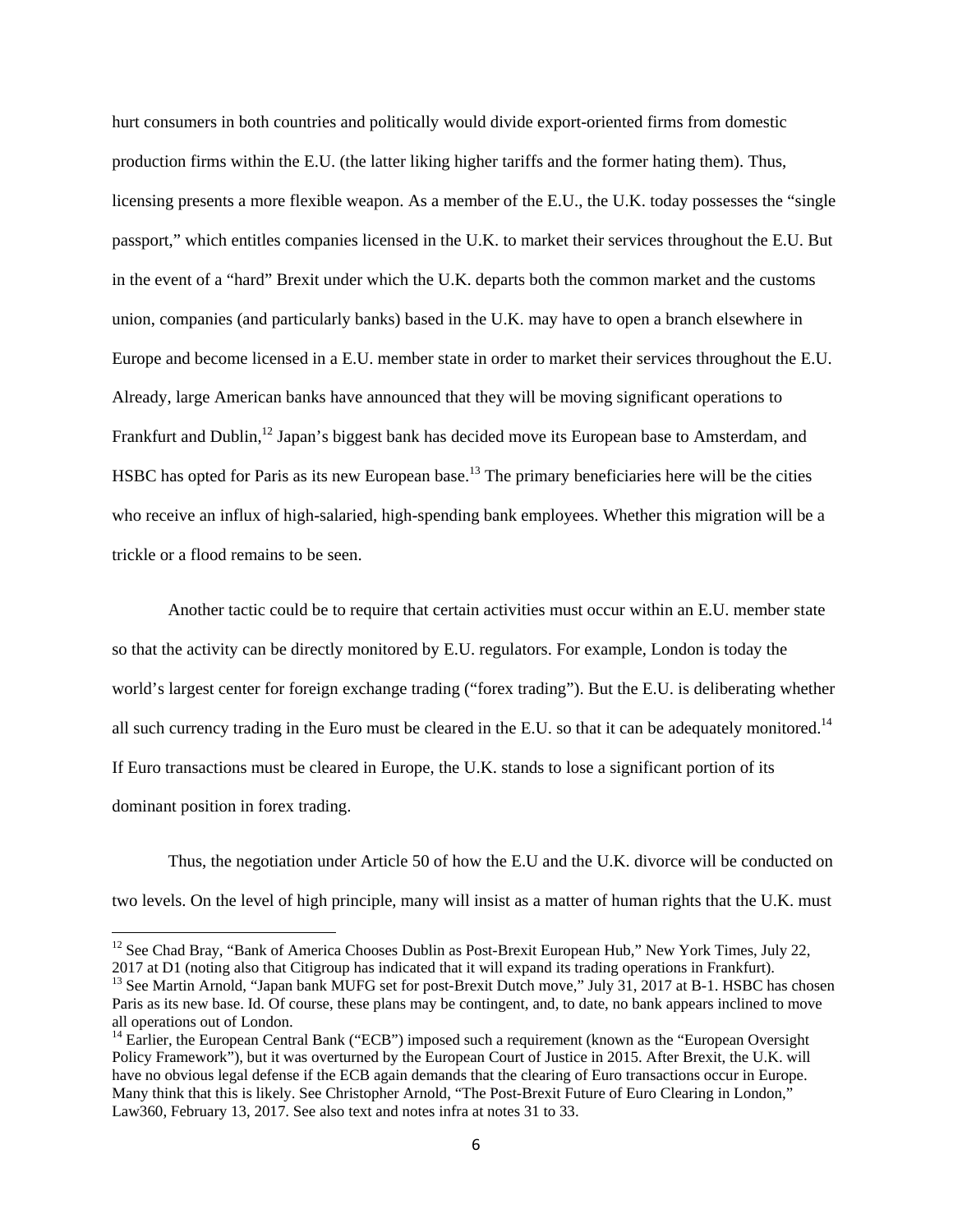accept the free movement of individuals if it wishes to avail itself of the single passport. But, hiding behind these high principles, will be the more predatory motives of competitors and localities who want to exclude the U.K. from the E.U. market or at least to appropriate some of the U.K.'s dominant positions in derivatives, insurance, forex trading, and exchange trading. Here, the U.K. is precariously exposed.<sup>15</sup> To use a standard U.S. cliché, politics makes for strange bedfellows, and those seeking to enforce noble principles of human rights may find themselves linked in an uneasy coalition with those waging a disguised trade war.

## II. Trade Wars: How Do They Play Out?

To this point, it has been argued that rent-seeking underlies many economic rivalries, even when both sides refer to high aspirational principles to justify their positions. But how do such wars play out and how do they finally end? Here, a useful perspective is provided by game theory. Scholars of international trade have suggested that the antagonists will likely follow one of several strategies, depending on their relative positions. I will subdivide these into: (1) The Game of Chicken; (2) the Prisoner's Dilemma Game; and (3) the Stag Hunt Game.<sup>16</sup>

### A. The Game of Chicken

In game theory, a "chicken game" involves two players, heading towards each other on a collision course. If the players continue on that course, the collision will injure both (but possibly to different degrees). To avoid collision, one must swerve, but this involves reputational loss (the one who swerves is the "chicken" and the other is deemed the winner).<sup>17</sup> What is the rational course of action in this context? Put simply, Player 1 should cooperate (and swerve) if it thinks Player 2 will not cooperate,

<sup>&</sup>lt;sup>15</sup> For example, the U.K. exported £24 billion in financial services in 2015, of which half went to the E.U. See Deidre Hipwell, "From Cars and Crops, Number Crunchers Warn Who Has Most to Lose from Brexit," The Times, July 18, 2017 at B-1. This is the area most in contention and subject to rent-seeking.<br><sup>16</sup> These are the games that Professor Conybeare has suggested are most applicable to trade wars and similar

economic rivalries. See Conybeare, supra note 3.

 $17$  For a more formal description, seep Conybeare, supra note 3, at 33 to 35.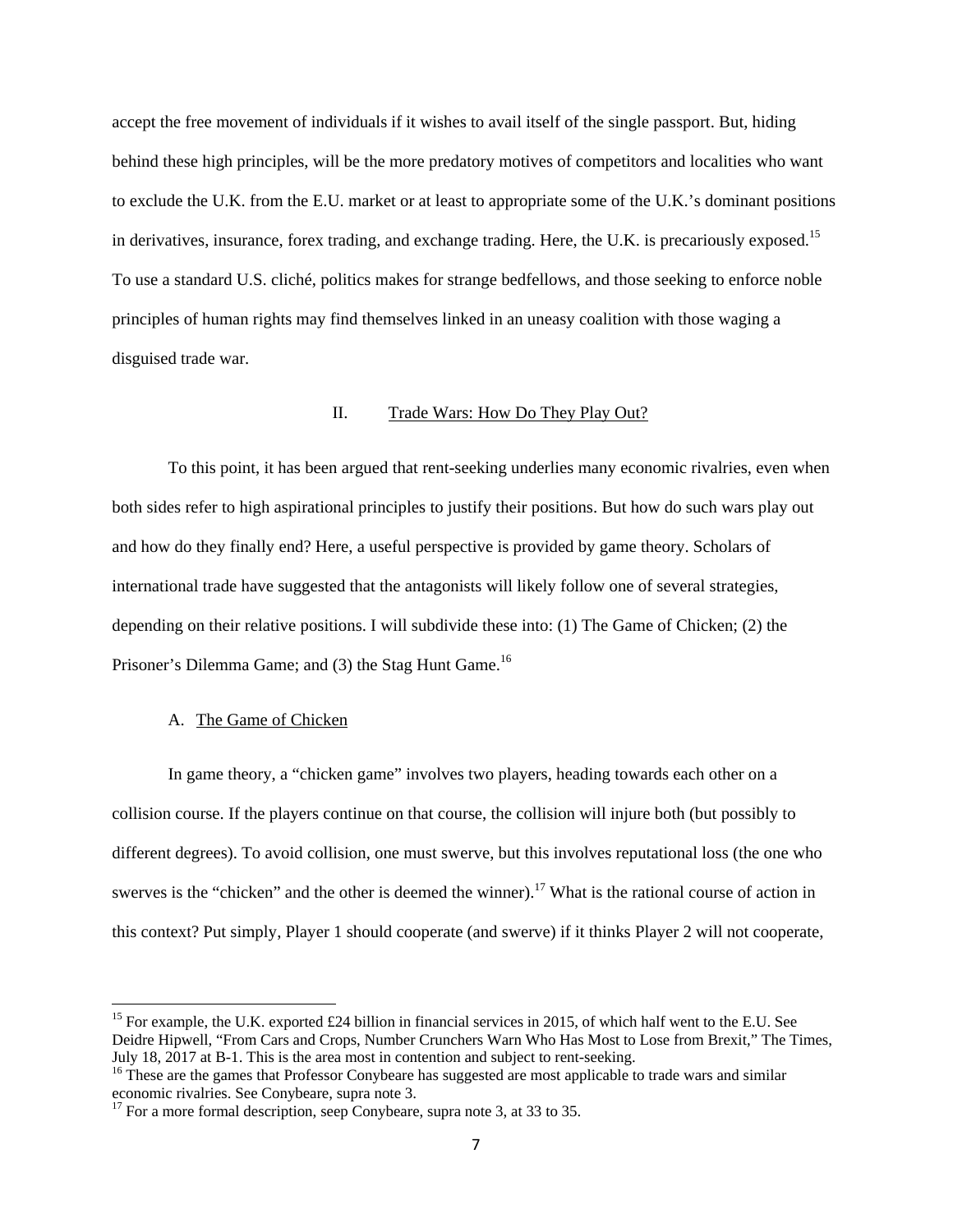and Player 1 should not cooperate (i.e., should stay on course) if it thinks Player 2 will cooperate (and swerve). If both do not cooperate (and thus do not change course), the worst possible results: collision.<sup>18</sup>

Applied now to international economic rivalries, if Nation 1 raises its tariffs, Nation 2 may retaliate and raise its tariffs in response. This is the equivalent of collision, as a mutually destructive trade war begins. But if Nation 1, in response to Nation 2's actions, rescinds its tariff rise, it has cooperated, and no one is worse off (at least if Nation 2 drops its tariff increase also). If Nation 1 instead further increases its tariffs in response to Nation 2's raise, the trade war has intensified, and both sides may wind up much worse off.

Games of chicken are rarely observed in economic negotiations, with the one exception that a large nation may raise tariffs against smaller nations, knowing that if the latter, smaller nation were to retaliate, it would harm itself much more than the larger nation. Possibly, this bullying strategy could appeal to President Trump in dealing with Mexico, as the U.S. would lose less than Mexico (for whom U.S. trade represents a much larger percentage of its total exports and imports). But this strategy makes much less sense for either the U.K. or the E.U. in the wake of Brexit, as both would face large losses from a retaliatory trade war.

#### B. The Prisoner's Dilemma Game

This is the best known game in game theory, and it depends upon the fact that two sides cannot credibly communicate their intentions. Assume prosecutors suspect that Prisoner 1 and Prisoner 2 are guilty of a serious felony (and also lesser misdemeanors) and have apprehended them (but are keeping them apart so that they cannot communicate). If both Prisoner 1 and Prisoner 2 cooperate and neither confesses or implicates the other, they cannot be prosecuted successfully for murder, although they may be convicted of a misdemeanor charge carrying a one year sentence. However, if Prisoner 1 confesses and

 $18$  Theorists typically use the chicken game to describe the position of the parties in an impending nuclear conflict. See Conybeare, supra note 3, at 34. To date, neither Brexit nor President Trump has provoked other players to respond with a nuclear threat (holding aside North Korea).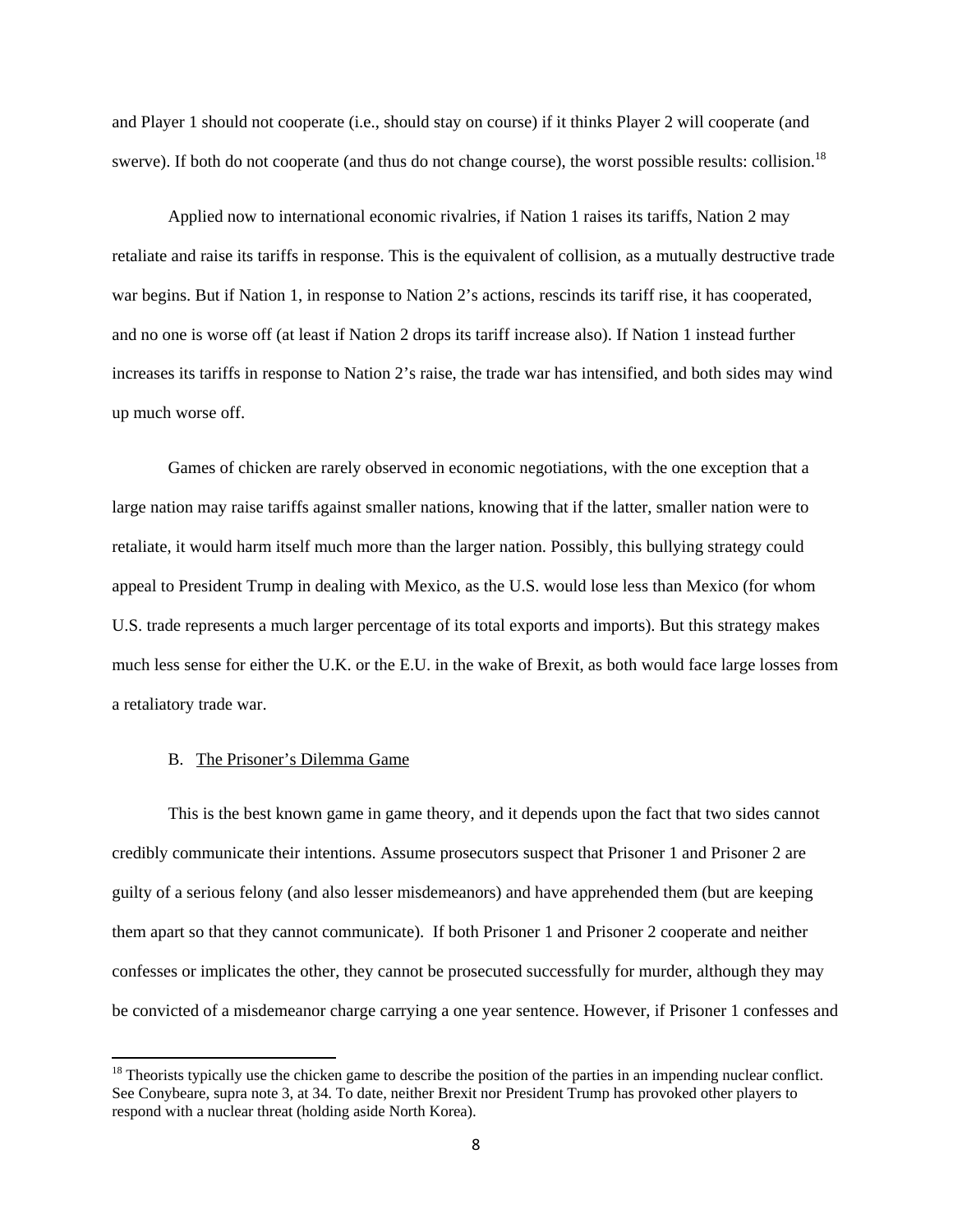implicates Prisoner 2 (and Prisoner 2 does not confess), Prisoner 1 will be rewarded with a short 6 month sentence and Prisoner 2 will go to jail for 10 years. The same will happen in reverse if Prisoner 2 confesses and Prisoner 1 does not (that is, Prisoner 2 now gets 6 months and Prisoner 1 serves ten years). If both confess contemporaneously and implicate each other, each will receive a 3 year sentence. Obviously, the optimal strategy is to defect and implicate the other (which will result in either a 6 month or 3 year sentence). Cooperation makes little sense, because it will result in either a 1 year or 10 year sentence. In such a world, where neither can trust the other, the likely and rational outcome is for both to implicate the other and thereby receive the intermediate three year sentence. In short, cooperation is a mistake.

This game has been used to model many international conflicts, including trade wars. Here, mutual non-cooperation produces an intermediate (but suboptimal) outcome, whereas in the chicken game, mutual non-cooperation produces the worst outcome (a collision).19

## C. The Stag Hunt Game

This game, derived from an example first described by Jean Jacques Rousseau, postulates that two hunters go out on a hunt. Each can individually choose to hunt a stag or a hare. Neither player knows the choice of the other, but the stag hunt will only succeed if the two players cooperate (but a hare can be captured by either player individually). Obviously, a stag is a greater payoff than a hare; but it is also more dangerous prey (making it safer to hunt the hare). Thus, if they cooperate and slay the stag, each wins a value of 2; if each hunts the hare, each obtains a value of 1, and if one hunts a hare and the other a stag (i.e., non-cooperation), the former obtains a value of one and the other nets zero.<sup>20</sup>

The point of this illustration is that it provides a counterexample to the Prisoner's Dilemma Game (where the expected outcome is that the two players will not cooperate). Here, cooperation makes sense

<sup>&</sup>lt;sup>19</sup> Id at 32-33.

 $20$  To game theorists, the beauty of this example is that there are two Nash equilibria. If one wishes to maximize safety, one can hunt for hares, but if one wants to maximize the payoff, one cooperates and pursues the stag. My intuitive guess is that academics would divide about equally in their choice.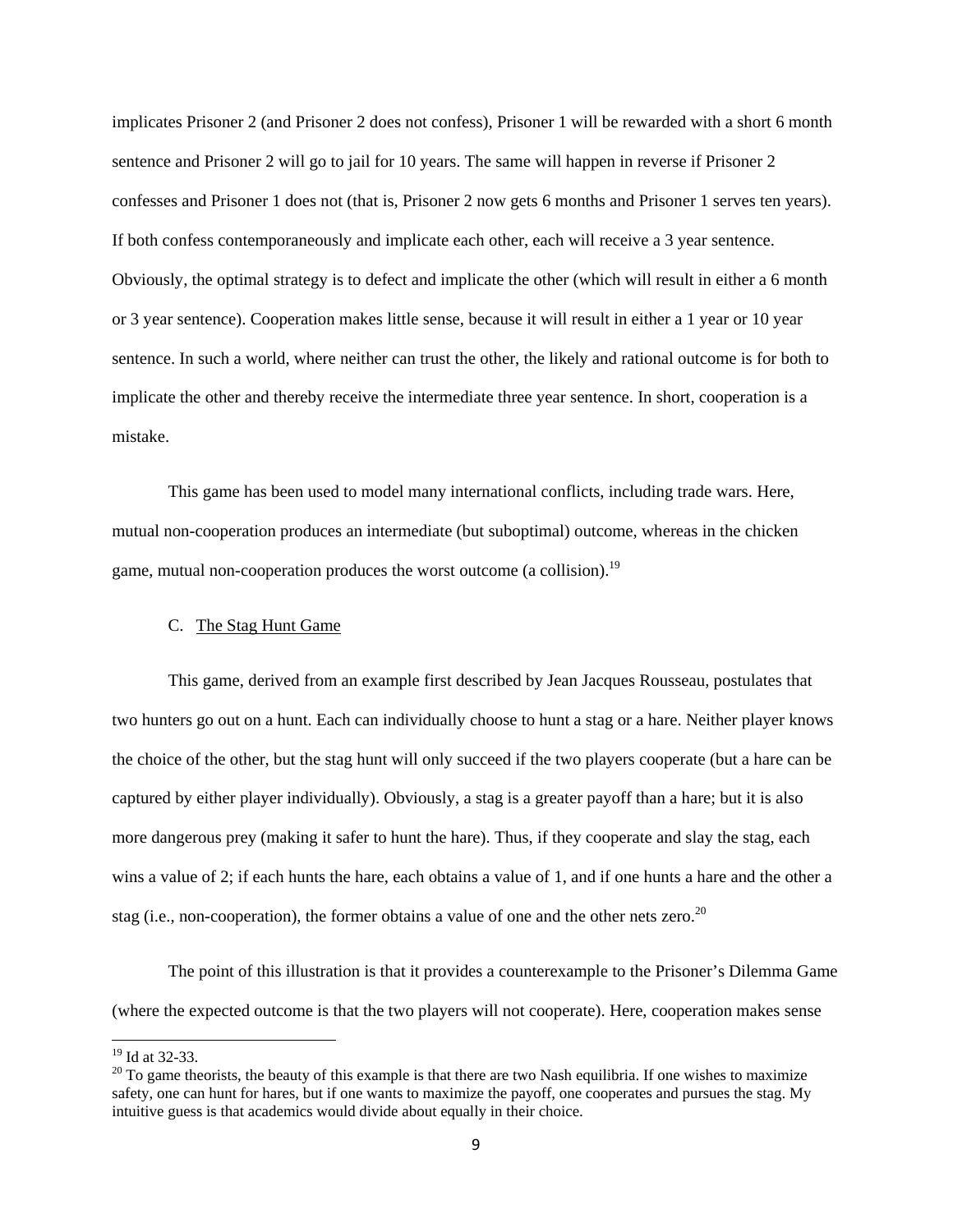(but it is not inevitable). Of course, theorists of international trade tend to view free trade as a multi-party stag hunt game where all should cooperate to obtain the greatest payoff.

#### D. The Realist's Critique

Not all scholars accept the liberal assumption that the Stag Hunt Game provides the better model for how individuals should decide whether to cooperate. These critics argue that "rent-seeking" trumps everything else, and makes game theory an unrealistic guide.<sup>21</sup> Public policy will be (and is) shaped, they argue, by special interest groups that have little interest in maximizing the general welfare but great interest in either protecting themselves from competition or gaining oligopolistic advantages.

In this light, what evidence of rent-seeking can be seen in the events leading up to both Brexit and Trump's election? Did rent-seeking help cause either? In both cases, the answer is: very little evidence shows "rent-seeking" at a level that could begin to account for either outcome. In the case of Brexit, the British financial industry (and London as a political entity) adamantly opposed Brexit and lobbied against it. In the U.S., although many workers may have been opposed to free trade, unions almost uniformly supported Clinton over Trump. The American business community (or at least the largest public companies) also lined up largely behind Clinton, not Trump, because they strongly favored free trade (or perhaps because they had already built large plants in Mexico and Canada and did not want to pay high tariffs when they brought products or components back into the U.S.). In the post-Brexit world, U.K. companies and the U.K. financial community appear to favor a "soft" Brexit. Indeed, the opposition to the U.K. leaving the single market or the customs union may help explain the weak showing made by Prime Minister Theresa May in the 2016 U.K. election. In short, although there may be abundant evidence of demagoguery and hypocrisy in both the U.S. Presidential election and the Brexit vote, there is little evidence of "rent seeking" by economic groups organized behind an agenda to benefit themselves.

<sup>&</sup>lt;sup>21</sup> For a well-argued example of this perspective, see Jonathan R. Macey, Book Review: "Chicken Wars As Prisoner Dilemma: What's In a Game?", 64 Notre Dame L. Rev. 447 (1989).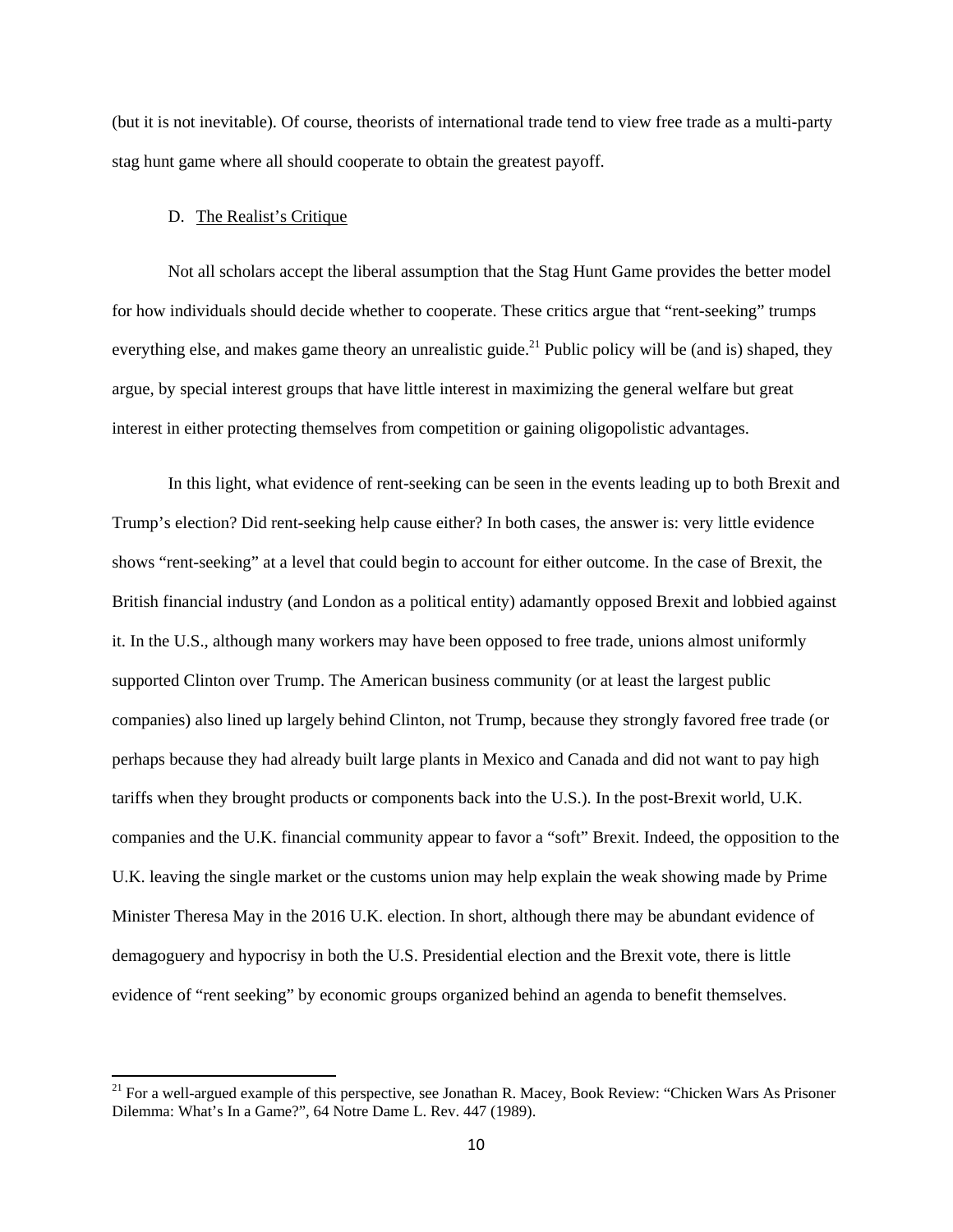On the other hand, there is some evidence of "rent-seeking" in the European response to Brexit and Trump. A variety of European cities—Amsterdam, Brussels, Dublin, Frankfurt, Luxembourg and Paris (in alphabetical order)—are all busy soliciting American banks (and other financial firms) to shift personnel to their cities. The proposal to require clearing of Euro transactions in Europe similarly unites European financial firms that would like to acquire a share of the business now foreclosed to them because of London's dominant position in forex trading. Similarly, derivatives trading might also be compelled to migrate to some degree to Europe if "rent seekers" can influence the E.U.'s rules. In the case of Trump, the E.U.'s threat to impose counter-sanctions in response to the U.S.'s imposition of sanctions on firms trading with Russia can be at least partially explained as an effort by European firms (particularly those importing oil from Russia) to seek protection.

It is important here not to overstate. In Europe (and elsewhere), there is widespread dissatisfaction with (and even outrage over) the U.K.'s desire to have it both ways: to demand continued access to the single market while refusing to play by its rules on the free travel of persons within this market. A political consensus seems to exist within the E.U. that the U.K. must abide by the same rules as other nations if it wants access to the single market, and this has little to do with rent-seeking. (At the same time, however, there are U.K. firms—banks and agricultural interests—that favor the free migration of workers for economic reasons, because they need to import either financial specialists or migrant farm workers). Thus, the E.U. today has both a "political" camp whose members will resist a "soft" Brexit unless the U.K. makes some principled concessions and a less visible "economic" camp that sees Brexit as a once-in-a-lifetime opportunity to reduce the U.K.'s dominance in the financial services industry.

In the case of the E.U.'s reaction to Trump, almost everyone is offended by his brazen claim of "America First," and most see him as the classic bully who wants to play the Chicken Game. Although there is little need to invoke the concept of "rent-seeking" to explain the opposition to Trump, at least some do want to profit from the E.U.'s response. Still, Trump is not responsible for everything that emanates from the United States. The pending legislation that will impose sanctions on those trading with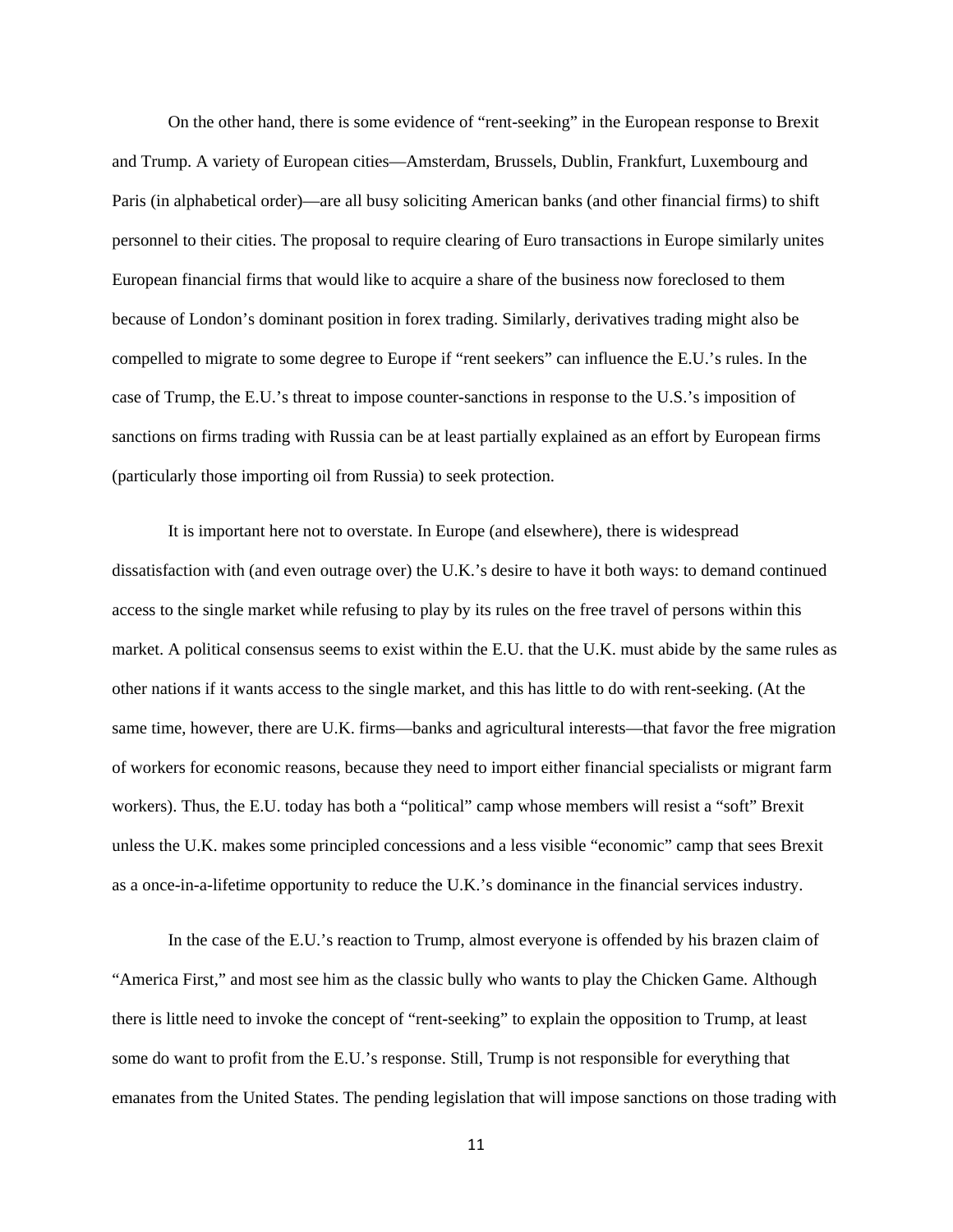Russia is being pushed not by Trump, but by a coalition of Democrats and Republicans who jointly resent Russia's apparent interference in the 2016 U.S. election. Few U.S. business firms have any economic interest in sanctions.

The bottom line here is that there is little evidence of organized "rent-seeking" in the campaigns for Brexit or the Trump's election, but considerable evidence of rent-seeking in the response to Brexit and possibly some evidence of it in response to Trump.

#### III. How Will Brexit Play Out?

Several scenarios seem plausible. Let's start with the premise that politicians would rather stall and delay than take clear-cut positions and suffer the possible adverse consequences.

## A. The Endless Transition

The only sensible starting point is with the recognition that the U.K. is very exposed and at great risk in the continuing Brexit negotiations.<sup>22</sup> Its dominant, world-wide position in trading markets, in derivatives, and in insurance could be cut back sharply. And some of its rivals are virtually drooling at this prospect. To give the clearest example, according to one study, as many as 83,000 jobs in London hinge on the fate of whether Euro clearing remains in London.<sup>23</sup> Indeed, this study further predicts that, in a worst-case scenario, as many as  $232,000$  jobs could be eventually lost.<sup>24</sup> Similarly, if the U.K. were to depart the common market and lose its ability to "passport" banks operating in London (foreign and domestic), these firms would need another base from which to offer investment banking or financial services to European firms. This will involve shifting jobs from London to Europe, and one expert consulting firm has estimated that "15,000 to 17,000 wholesale banking jobs are set to be relocated to the

 $^{22}$  To begin with, the E.U. is the U.K.'s largest trading partner with the E.U. accounting for 48% of all goods and

<sup>39%</sup> of all services exported by the U.K. in 2016. See Hipwell, supra note 15, at B-1.<br><sup>23</sup> See Arnold, supra note 14 (reporting study by Ernst & Young for London Stock Exchange). 83,000 jobs is the projected loss over seven years. Possibly, this study may exaggerate, but the clearing of transactions in other markets in London could also be at risk over time.<br><sup>24</sup> Id.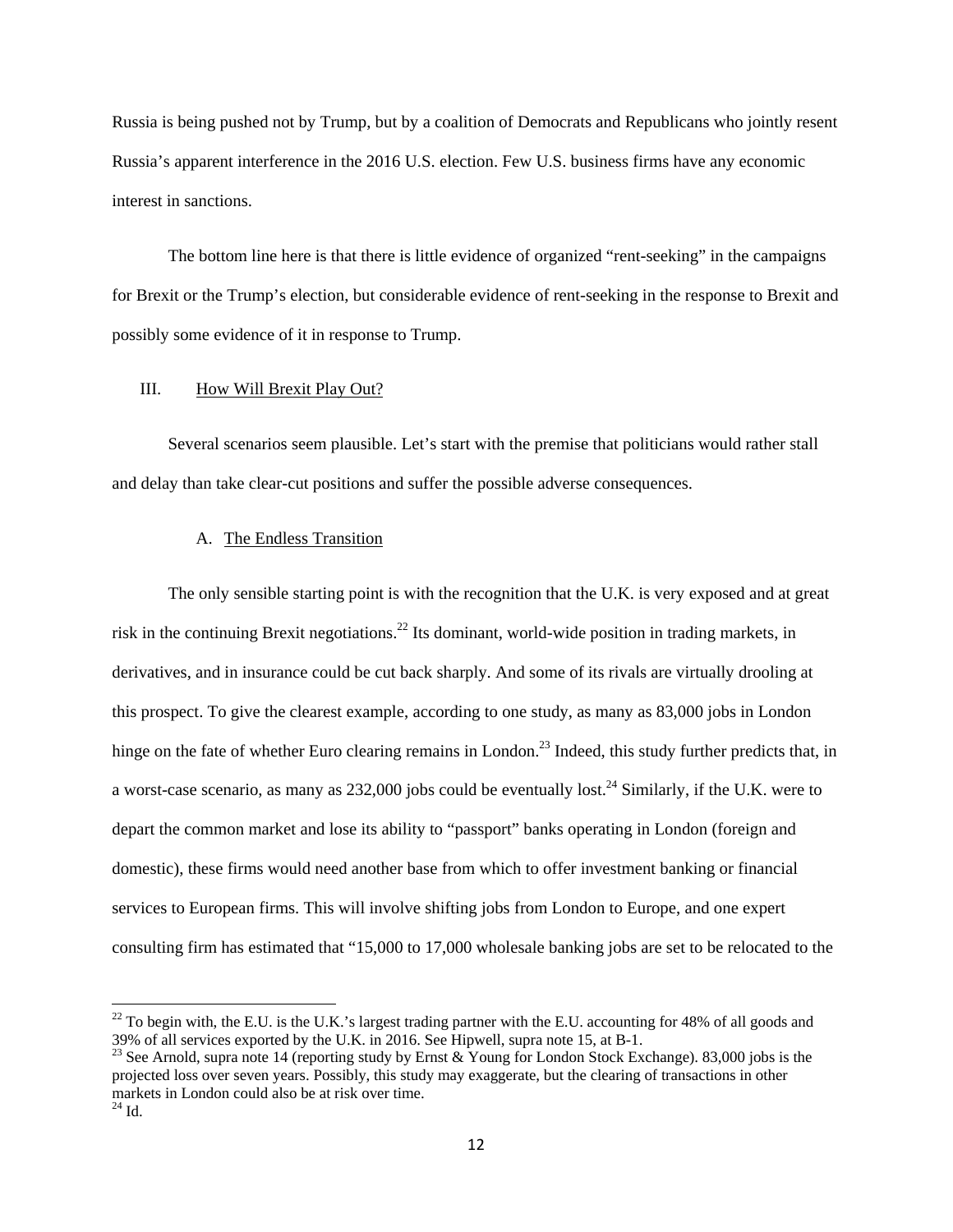E.U." over the short-term; in addition, that number could rise to 40,000 over the longer-term.<sup>25</sup> The cost to banks of opening new offices in the E.U. for this purpose is estimated to be "in the range of \$30 to \$50 billion in additional capital."<sup>26</sup>

This looming loss implies that, if the U.K. is able to act rationally, the U.K. must pursue a "soft" Brexit under which it remains in the single market and the customs union. Thus, when push comes to shove, the U.K. will be forced to accept the free movement of persons within the single market. But, because resistance to immigration was probably the force that best explains the vote for Brexit, the U.K. sometimes takes one step forward and then one step back, and it may need to disguise its concessions from its own voters. In late July, 2017, in a possible step towards compromise, the coalition seeking a "soft" Brexit transition within the Conservative Party seemed to gain the upper hand, with the announcement that the U.K would seek a multi-year transition during which the U.K. would remain a member of the single market and customs union.<sup>27</sup>. Of course, as the U.K. Government must have recognized, the E.U. would only accept such a deal if the U.K. in turn accepted the free movement of goods, capital, and labor within that market.<sup>28</sup> Still, at the same time, the U.K.'s immigration minister, Brandon Lewis, announced that "free movement of labor ends when we leave the European Union in the spring of  $2019<sup>29</sup>$  This inconsistency seems almost schizophrenic.

This approach does suggest a way forward: namely, an endless transition. If the U.K. formally leaves the E.U. in 2019, but stretches out the transition so that it remains in the single market and customs union for an extended period (subject, of course, for that period to Brussels's rules and the European

<sup>&</sup>lt;sup>25</sup> See Max Colchester, "Brexit May Cost the U.K. 17,000 Jobs in Banking," The Wall Street Journal at B-12 (this estimate was by Oliver Wyman, a well-known consulting firm.)

<sup>&</sup>lt;sup>26</sup> Id. (again, the estimate was by Oliver Wyman). This suggests that there will be rent-seeking within the U.K. as well, as banks lobby to seek a milder, softer Brexit.<br><sup>27</sup> See Stephen Fidler, "U.K. Ministers Agree to Brexit Transition," The Wall Street Journal, July 28, 2017 at A-16;

Sarah Gordon and George Parker, "Hammond seeks 'off-the-shelf' transition," Financial Times, July 28, 2017 at 2.  $^{28}$  Philip Hammond, U.K. Chancellor of the exchequer, and other U.K. ministers, appeared to acknowledge the idea that free migration of labor would remain in place for this transitional period. See Gordon and Parker, supra note 25, at 2.

<sup>&</sup>lt;sup>29</sup> See Fidler, supra note 27, at A-16. This division continues. See Jenny Gross, "U.K. Cabinet Bickers Over Brexit," The Wall Street Journal, August 1, 2017, at A-16.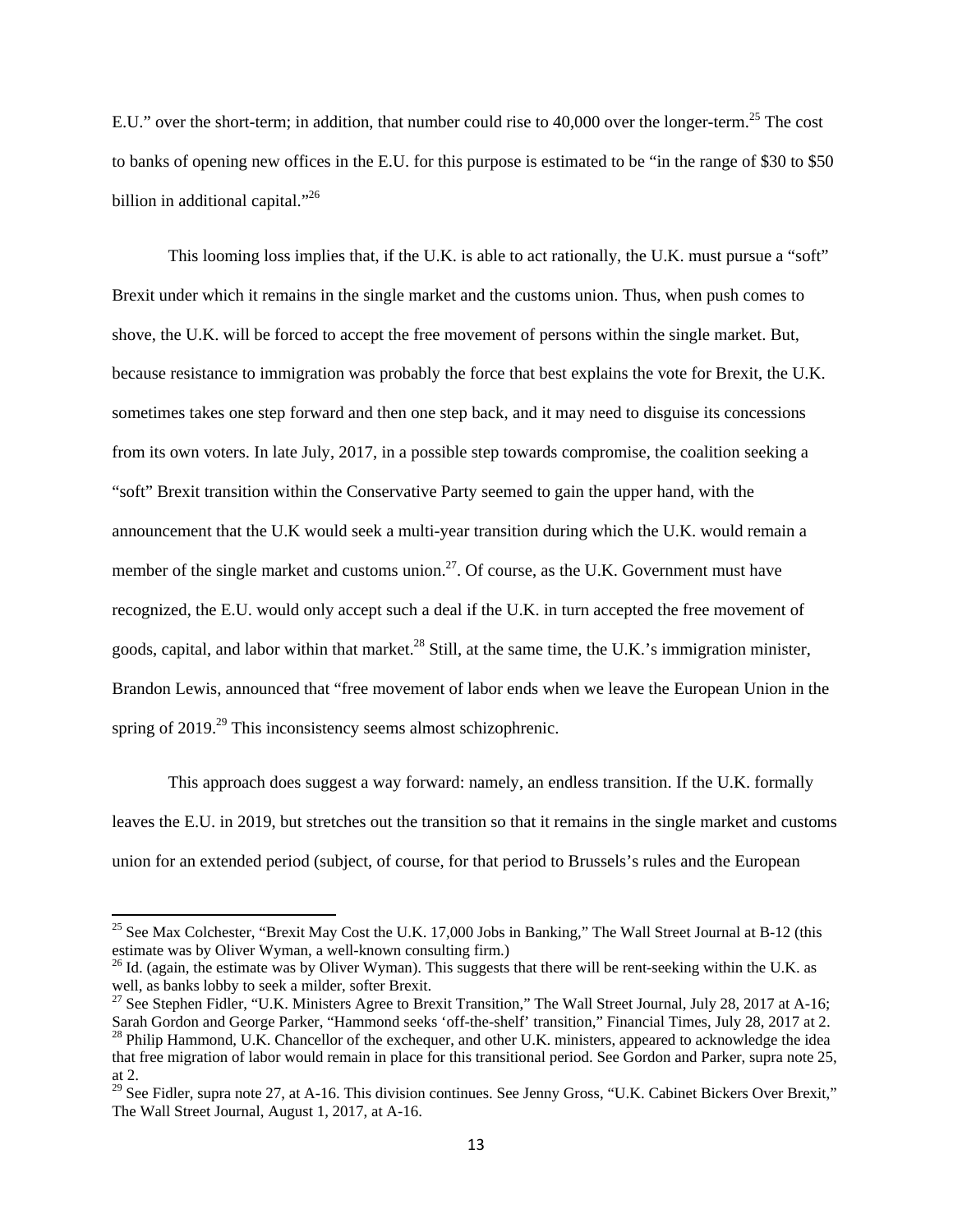Court of Justice), this would represent a very "soft" Brexit. The critical question will become the length of the transitional period, which may have to be extended repeatedly, given the difficulties in securing approval of the exit from all E.U. member nations. Eventually, during these repeated extensions, the political mood in the U.K. might shift, and Brexit might even be undone (or, alternatively, everyone may simply learn to live with a long-term transition that continues for decades). In short, the most benign scenario is that Brexit will prove more symbolic than real.

#### B. The Prisoner's Dilemma Resurfaces

But there is at least one problem with this benign scenario: The U.K. could find itself caught in a Prisoner's Dilemma. Assume that the U.K. remains in the single market as a non-voting member, contributing its share to the E.U.'s budget. It would thus remain subject to the European Court of Justice, but it would also be subject to possible retaliatory actions, based on "rent-seeking" motives. For example, the E.U. could require that Euro transactions must be cleared in a European country. In such an event, the U.K. would have "cooperated" (by agreeing to live with the free movement of labor within this market), but then found that others "defected" by imposing restrictive rules that, as a non-voting member, it could not block. At this point, it might react, seek a complete exit, and leave the single market. Of course, the European Court of Justice could again block any rule requiring Euro transactions to be cleared in Continental Europe (as it did in 2015). But with the U.K. no longer a voting member of the E.U., it is far from obvious that the U.K. would enjoy the same rights or standing.

If the U.K. perceives itself to have been "cheated" by rules or laws requiring, for example, the clearing of Euro transactions in Europe, can it respond with effective retaliation? The answer is clearly yes. The U.K. has long been the home of "regulation lite"—an approach to financial regulation that seldom imposed stiff sanctions and that sought to maintain a competitive advantage for London's financial community by keeping the costs of financial regulation low. Brussels and the 2008 financial crash compelled the U.K. to tighten its rules and even, on occasion, to impose penalties. But, freed from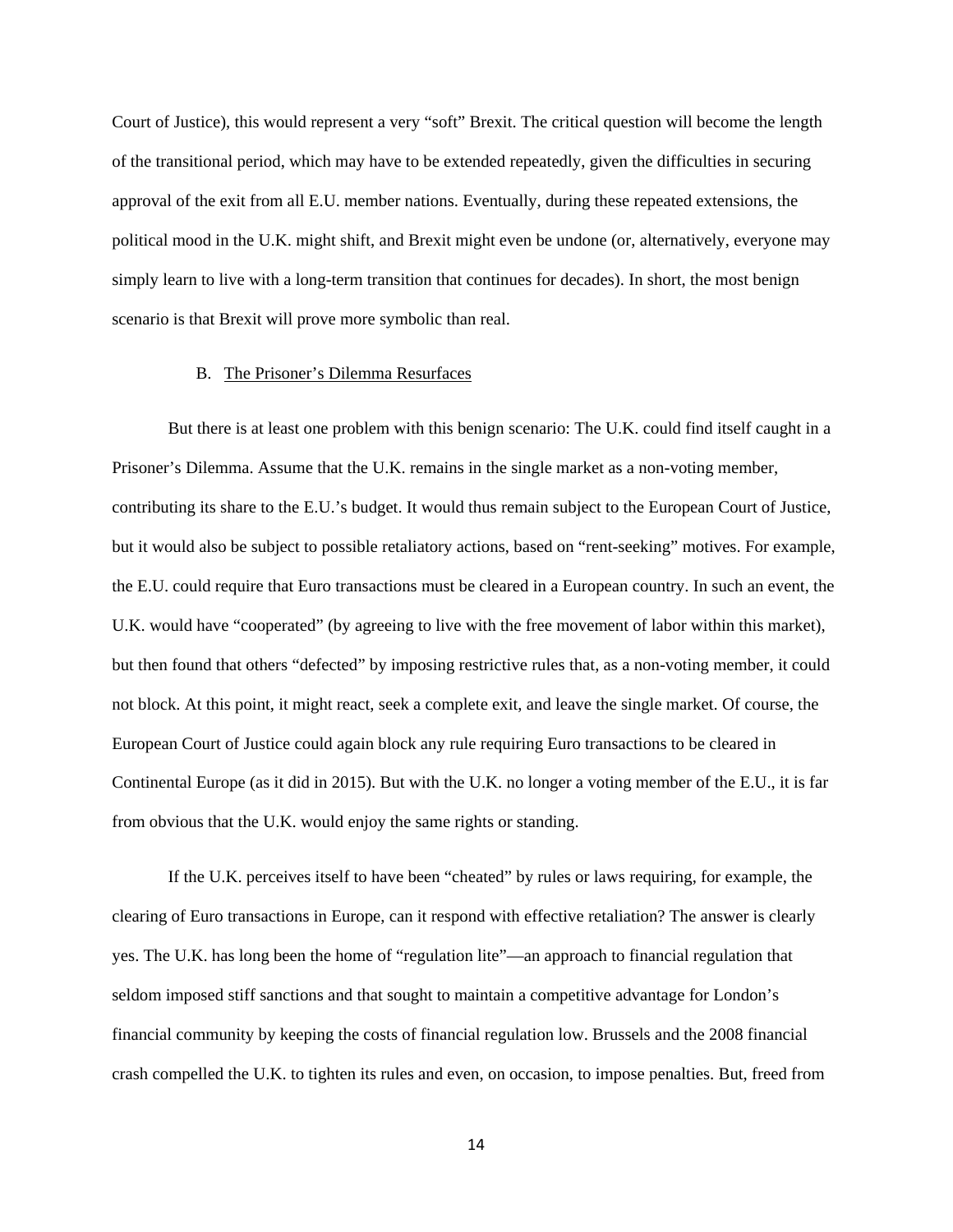Brussel's oversight, the U.K. could return to its historic position as a "regulatory lite" environment. Indeed, its Chancellor of the Exchequer has made this quite explicit.<sup>30</sup> Even if Brussels sought to meet this competitive challenge (which would be difficult for multiple reasons), the result would likely be a "race to the bottom," which could harm the U.K. and the E.U.—and possibly the U.S. as well. The point here is that injury could be inflicted on all. This is the recurring story in the history of trade wars; that is, they start, stop, and start up again, as defections occur and "rent seekers" repeatedly impose rules that benefit themselves.

## C. Compromise and Uncertainties

At the level of theory, the goal for proponents of free trade in game theory is to turn the Prisoner's Dilemma into the Stag Hunt Game. This could occur by explicit agreement. The U.K. and the E.U. could agree that the European Court of Justice would give the U.K. the same protections that it had enjoyed as a member of the E.U. and they could explicitly preclude any rule requiring that clearing of Euros occur in an E.U. member country. This, however, is easier said than done, as there is strong political support within the E.U. for such a Euro clearing rule.<sup>31</sup> But at the same time, others predict that it would be extraordinarily costly to move the clearing of Euro transactions away from London.<sup>32</sup> This is because there are enormous economies of scale in clearing because of the standard "netting" rule, which permits a "central counter-party" (or "CCP") to net out the claims of its customers that are on both sides of the current price. That is, if one party is both "long" and "short" on different transactions, the CCP can net these positions in determining the margin it must post.<sup>33</sup> The result is to give larger CCPs a significant advantage over smaller rivals because they will have to post much less collateral as margin. In the light of

 $30$ Phillip Hammond, chancellor of the exchequer, has warned that "if the U.K. failed to secure a deal, the country might change its economic model and start to compete on the basis of its regulatory and tax regime, with the European bloc." See Robert Knight, "Downing St. confirms Brexit will end free movement of citizens," The Financial Times, August 1, 2017 at p. A-2. Freed from the E.U., it would be easier for the U.K. to offer itself as a tax haven to foreign companies than for companies to do so that are subject to Brussels's oversight.<br><sup>31</sup> Former President Francois Hollande of France has been quoted as saying that London should be barred from

clearing Euros in order to set "an example for those who seek the end of Europe." See Arnold, supra note 14, at 1.  $^{32}$  Id.

<sup>&</sup>lt;sup>33</sup> Arnold explains the standard netting rule in more detail. Id.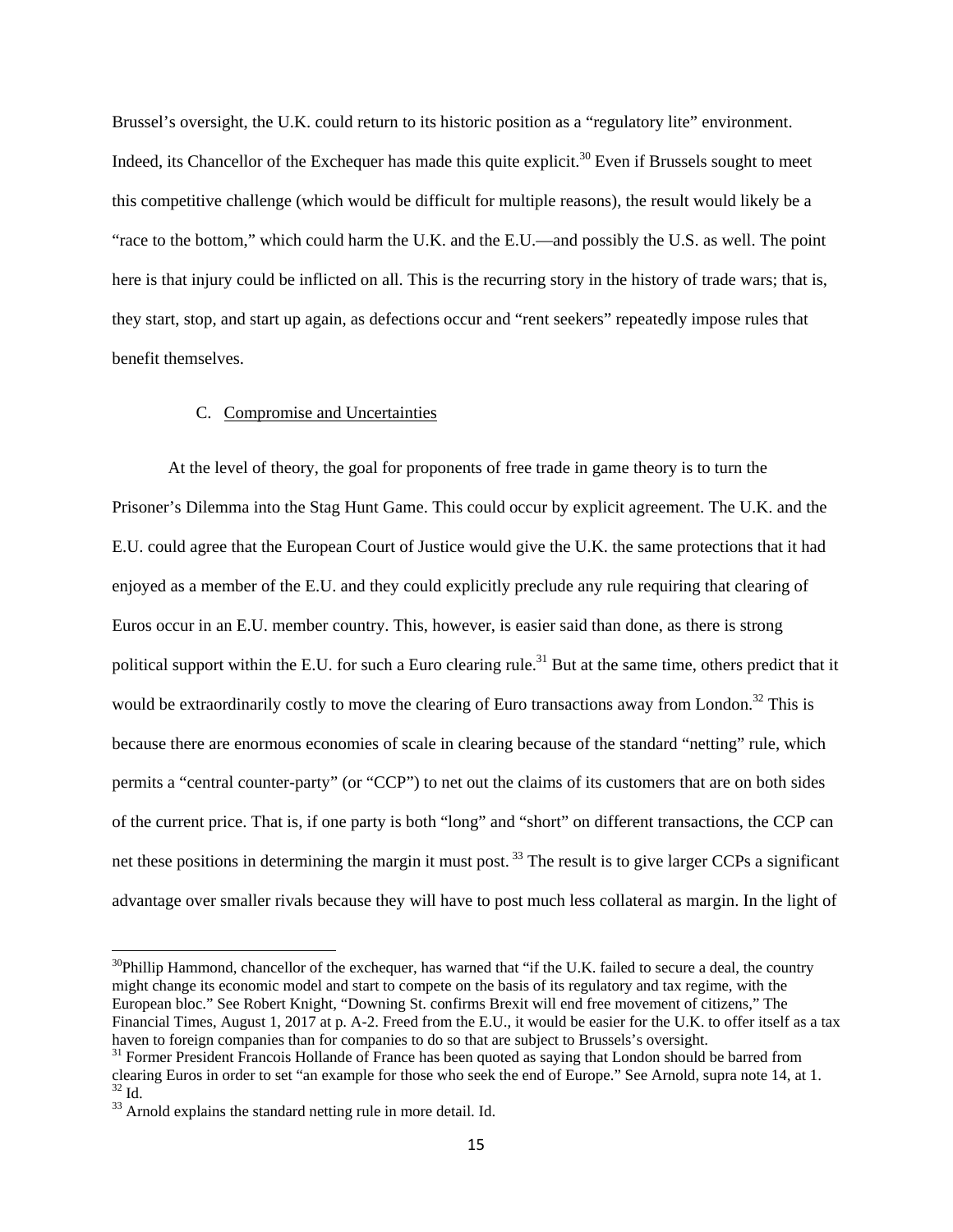these circumstances, the likely outcome of the negotiations over clearing cannot safely be predicted, but, unless the E.U. creates a CCP with a monopoly position, the process of moving Euro clearing to Europe may prove awkward and costly.<sup>34</sup>

## IV. Trumping Free Trade

From the perspective of game theory, President Trump looks like an ardent fan of the Chicken Game. Bullying and forcing others to swerve seems his natural disposition. Logically, such a tactic should work against a much smaller adversary who can less afford to cut off or penalize trade with a much larger trading party.35 Thus, the U.S. might be able to pressure a Mexico, but it seems less likely that such a tactic could work against the E.U. or China. One qualification is, however, necessary. Someone in the position of President Trump could be indifferent to the high economic costs of a retaliatory trade war if it allowed him to achieve political objectives that were more important to him.

Thus, what strategy should the E.U. adopt if it is faced with such an adversary? The simplest answer is to attempt to turn a bilateral game into a multi-player and multi-period game. In a multi-period game, it should become clear to all that retaliation produces counter-retaliation, and thus cooperation may be a superior strategy. In a multi-player game, the smaller countries can seek to coordinate their threatened retaliation against the large country that is trying to engage them in a Chicken Game. To be sure, the E.U. is already a coalition of smaller countries that can use this strategy. But more can be done. For example, if the E.U. can coordinate its threatened retaliation with the WTO, now the odds no longer favor the large nation willing to play Chicken (and in fact the costs could become prohibitive). The nuances involved in enlisting the WTO to ally with the E.U. are beyond the scope of this paper, but the basic strategy here is simple: Do Not Play Chicken on a Bilateral Basis, but Enlist Allies.

#### Conclusion

 $34$  That is, the costs of clearing will go up and be passed, at least in part, onto consumers.

<sup>&</sup>lt;sup>35</sup> Conybeare gives several examples of "asymmetric trade wars" where the smaller partner had to back down. Conybeare, supra note 3, at 183-196. Nor does negotiation solve the problem. He finds that larger powers have generally used free trade negotiations "for the purpose of extracting large concessions for small counterconcessions." See Conybeare, supra note 3, at 244. In short, if the relative size of the trading partners is "asymmetric," the Chicken Game works.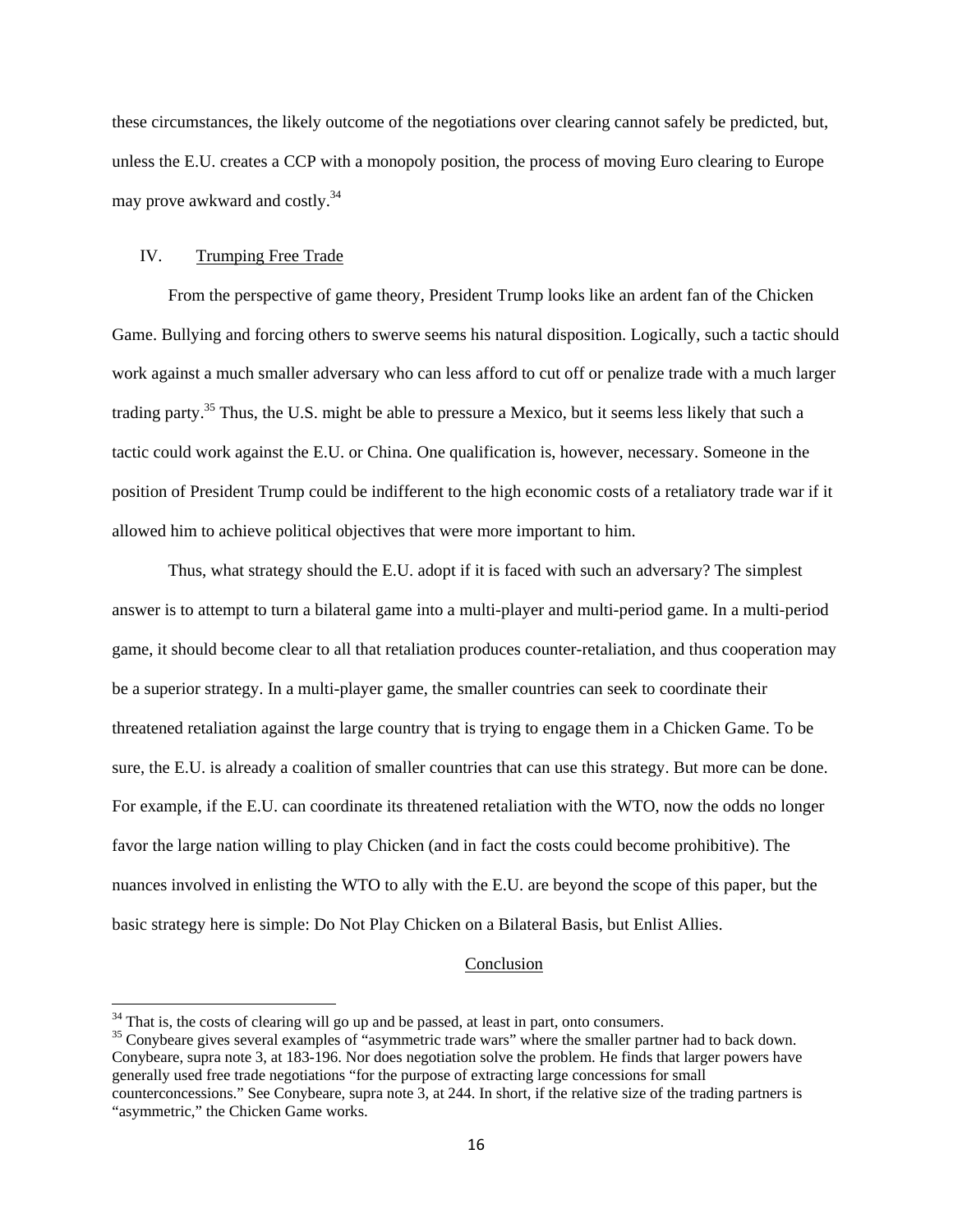A first conclusion seems both obvious and aspirational: Rent-seeking must be controlled, or it can turn a cooperative game into a Prisoner's Dilemma and elicit continuing and worsening retaliation. One means of minimizing rent-seeking has historically been to shift power over trade negotiation to the executive branch from the legislature (because the latter was classically thought to be more vulnerable to rent-seeking).<sup>36</sup> But, in the era of Trump, it is open to debate as to which branch is more vulnerable.

A second conclusion is that those expecting to be threatened should seek to make the process less bilateral and more multi-player. This tends to discipline those who feel they hold the advantage in a Game of Chicken, because they may face collective retaliation by the world. Not addressed by this broad prescription is the tactical question of "how to bell the cat."<sup>37</sup> How does one unite a broad coalition so as to enable one to make a more credible threat? Sometimes, as in the case of Smoot-Hawley Act, the brazen character of the threat unites many in a common defense.

Game theorists tend to believe that the one natural solution to the Prisoner's Dilemma is the iterated game. Repetition, they argue, will convince all in time to forego retaliation. The problem here is that the historical evidence reveals trade wars continuing for centuries.<sup>38</sup> Either nations are very slow learners or "rent seeking" persists over centuries. Put differently, cooperation is a precious opportunity, and a strategic defection may preclude future attempts at cooperation for longer than can be predicted.

What then seems the most sensible compromise for the near term? If the Brexit negotiators could agree on a three to five year transitional period, during which the U.K. (1) would continue to pay its share of the E.U. budget and remain subject to Brussel's rules (including its rules on the free migration of persons within the single market) and the European Court of Justice, but (2) would be protected by the ECJ against retaliatory actions (such as requirements for clearing Euro transactions in Europe), that might

<sup>&</sup>lt;sup>36</sup> After the Smoot-Hawley Act in 1930 provoked a crisis, the U.S. shifted policy in 1934, enacting the Reciprocal Trade Agreements Amendment, which authorized the President to negotiate tariff reductions with foreign states. Conybeare, supra note 3, at 250. Many believe that this shift of power to the Executive was based on a belief that the Legislative Branch was more susceptible to lobbying by special interests for increased tariffs. Subsequent "fast track" trade legislation, which gave enhanced power to the executive, seems based on this same assumption.

 $37$  For those unfamiliar with the American fairy tale, the mice decide at a grand convention that it is in their mutual interest to make the cat wear a bell. This left only the problem of implementation: how to bell the cat? But with the theory clear, I leave implementation to others.

<sup>&</sup>lt;sup>38</sup> See text and note supra at note 6.